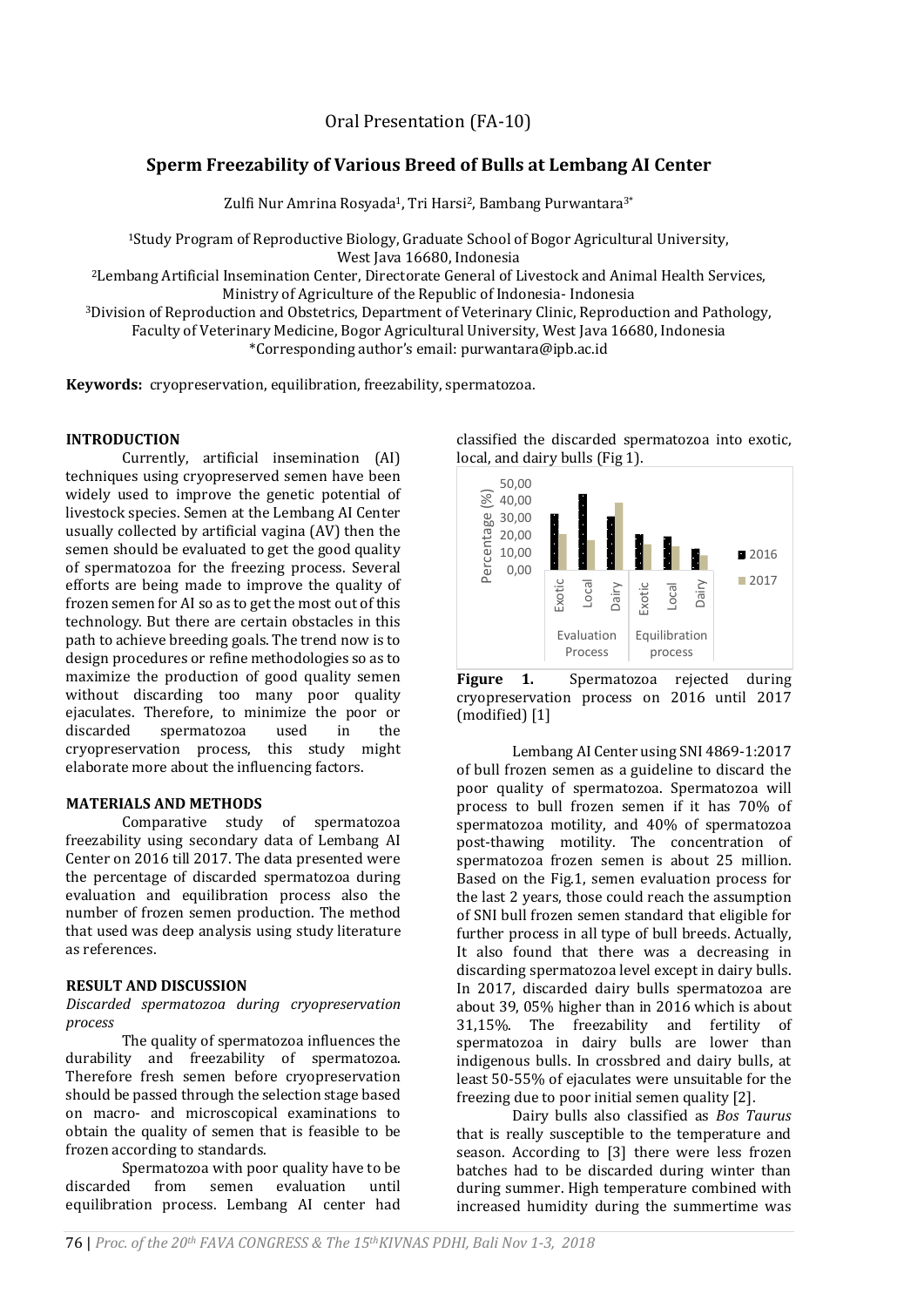related to the degree of decrease in semen quality. Therefore, the season is one major factor which influences the reproductive performance of these animals and it exerts its effect through macro and microclimatic factors like temperature, humidity, rainfall, photo-period. It may result in showing poor semen quality and also influence to spermatozoa survival during the equilibration [3]. It also supported by Lembang AI center of frozen semen production that the highest frozen semen production was during the wet season (September till December). (Fig. 2).



**Figure 2.** Frozen semen production

On the other hand, there was an important role in nutrition that influenced spermatozoa quality. Based on Fig 1 there were decreasing numbers of discarded spermatozoa, also in Fig.2, the improvement of frozen semen production started from the last 4 months in 2016 might be influenced by nutrition. Annual report of Lembang AI Centre in 2016 stated that there was an improvement in nutrition management by giving "*jabon"* (corn's leaves and stalks) as additional forages from September 2016. Thus, spermatozoa quality could be influenced by *jabon*. Corn stover (leaves and stalks) contain a high percentage of effective degradability of major nutrient contents (e.g., dry matter (DM), neutral detergent fiber (NDF), and acid detergent fiber (ADF)), and highest of crude protein and oil or lipid[4]. In addition, NDF level could influence the high-density lipoprotein (HDL) level. According to [5] HDL are positively associated with levels of serum cholesterol. The diets containing lipid increased the level of HDL. Moreover, HDL plays a key role in the male reproductive system, which is associated with sperm capacitation and the acrosome reaction[5]. Energy (DM) and protein act on the hypothalamuspituitary-gonadal axis by increasing the GnRH and LH pulse frequencies and the tonic secretion of FSH as well [6]. As the spermatogenic process responds rapidly to changes in crude protein, sperm motility is rapidly affected as well. They also found a strong influence of diets containing a source of fatty acids on sperm concentration[6]. So, Jabon is revealed that could be increased the spermatozoa quality.

On the other hand, based on this study of

the equilibration process for the last 2 years, there has been a decrease in the number of discarded spermatozoa in all types of exotic, local and dairy bulls. It is induced by good extender that used in Lembang AI Center. Efforts to improve sperm resistance to the equilibration process are by adding antioxidants to diluents, such as glutathione. Dairy bulls are more resistant when equilibrating than exotic and local bulls. Whereas in this study show that dairy bulls had more rejected in the semen evaluation. So that, the suggestion is the maintenance management needs to be improved and the semen evaluation needs more accurate assessment through genomic analysis. A recent study suggested that there is a genetic basis for the variance of spermatozoa freezability.

### **CONCLUSION**

Based on the study, we can conclude that there are many influence factors of discarded spermatozoa like breed, season, environment, nutrition and semen processing. According to the data, fresh semen should reach a minimum 70% of spermatozoa motility for the further process. The result of discarded spermatozoa data of dairy bulls is still high. So that, the suggestion is the maintenance management needs to be improved and the semen evaluation needs more accurate assessment through genomic analysis.

## **ACKNOWLEDGMENTS**

This paper is supported by USAID through Sustainable Higher Education Research Alliances (SHERA) Program – Center for Collaborative Research Animal Biotechnology and Coral Reef Fisheries (CCR ANBIOCORE).

## **REFERENCES**

- [1] Lembang AI Center. 2017. Annual Report Lembang AI Center year 2016 - 2017. Lembang AI Center Directorate General Of Animal Livestock And Health Ministry Of Agriculture. Lembang.
- [2] Thippeswamy VB et al. 2014. Effects of pedigree and exotic genetic inheritance on semen production traits of dairy bulls. Asian Pacific J. Reprod.3(1): 13–17.
- [3] Koivisto MB, Costa MTA, Perri SHV, and Vicente WRR. 2009. The effect of season on semen characteristics and freezability in bos indicus and bos taurus bulls in the Southeastern Region of Brazil. Reprod. Domestic. Anim. 44(4): 587–592.
- [4] Gökkuş A, Kahriman F, Alatürk F, and Ali B. 2016. Variation of nutritional values in leaves and stalks of different maize genotypes having high protein and high oil during vegetation. Agric. Agric. Sci. Procedia. 10: 18–25.
- [5] Therien I, Soubeyrand S. and Manjunath P.